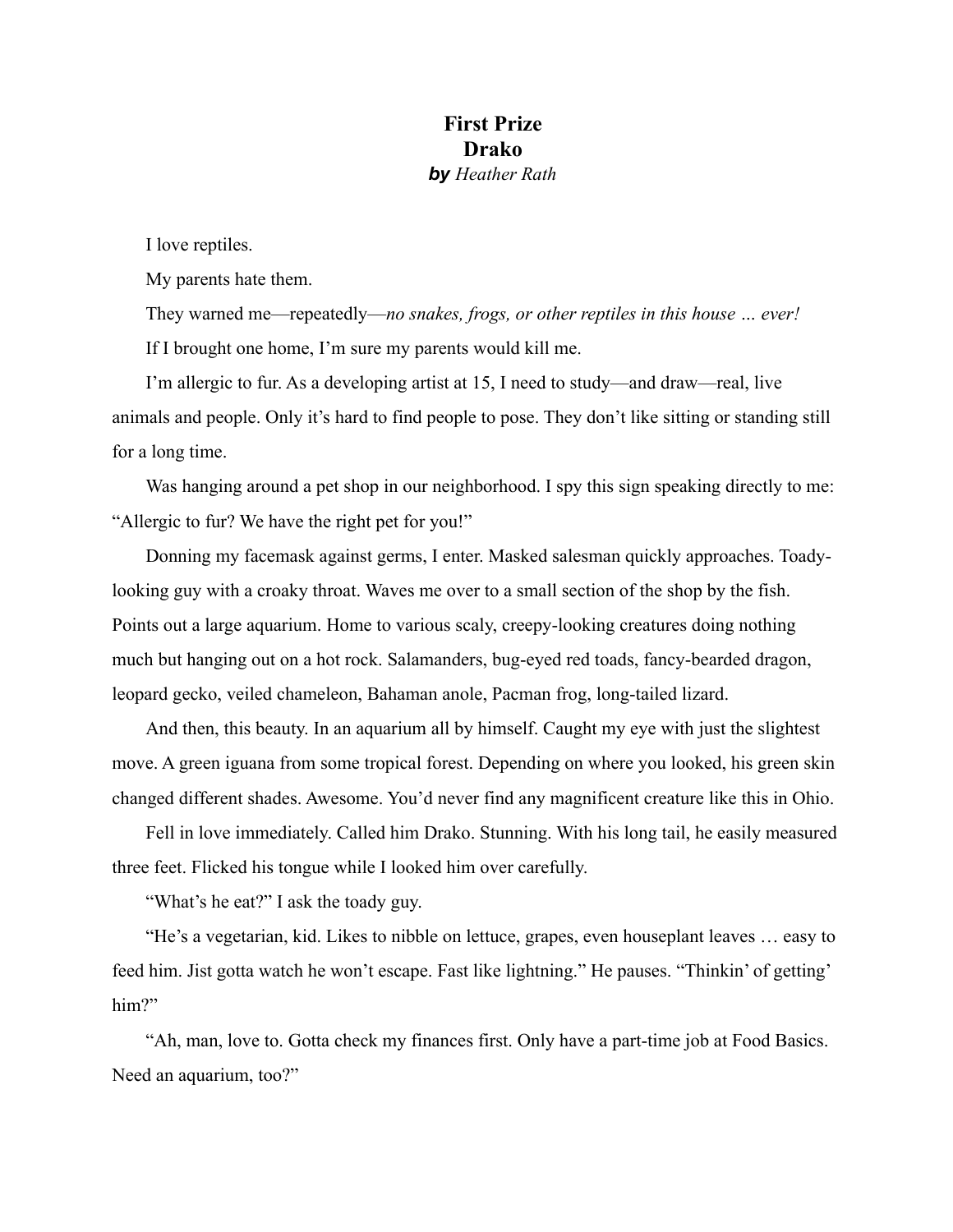"Yep. And them's expensive, kid. Gotta get one large enough for the critter. And a hot rock, too. These fellas need heat. Specially here up north."

I nod. "Expect to sell him fast?"

"Ya never know these days. What with this virus and all, people are doin' strange things. We can't keep puppies in stock. Gone as soon's we get 'em. But this here iguana? Somehow don't think too many folks are lookin' for this green guy. Can't cuddle him. But he's neat to watch."

"And he's beautiful," I add. "Look at the different colours of green on his skin."

"Uh-huh," says Toady-man. Not convinced, I can tell.

"How much?"

"One hundred dollars. Plus his aquarium."

"Look, man, I've been lookin' all over for a pet like this. I can afford him. Take good care of him, too."

"Ya want I should mark him sold?"

"Uh-huh." I nod.

Jog home. My two bros are on screens. Dad not home yet. Mom in kitchen. I'll work on her first.

"Just found this neatest pet. A mini-dragon."

No reaction. She's watching the small countertop TV. Looking at ingredients for a Mexican recipe. Eating South of the Border for some reason lately.

"Hmmmm?" she says, pulling her head in my direction. Cigarette hangs out of her red lipstick mouth.

"Found a non-consequential pet for me. No trouble for you. He's even vegetarian."

"Sounds good to me, Rory-kins. He big?" She turns back to the mini-TV.

"No. He fits in an aquarium, and I'll clean it."

"Can't be too big, then."

"He's not."

"Uh-huh." Still concentrating on the TV recipe.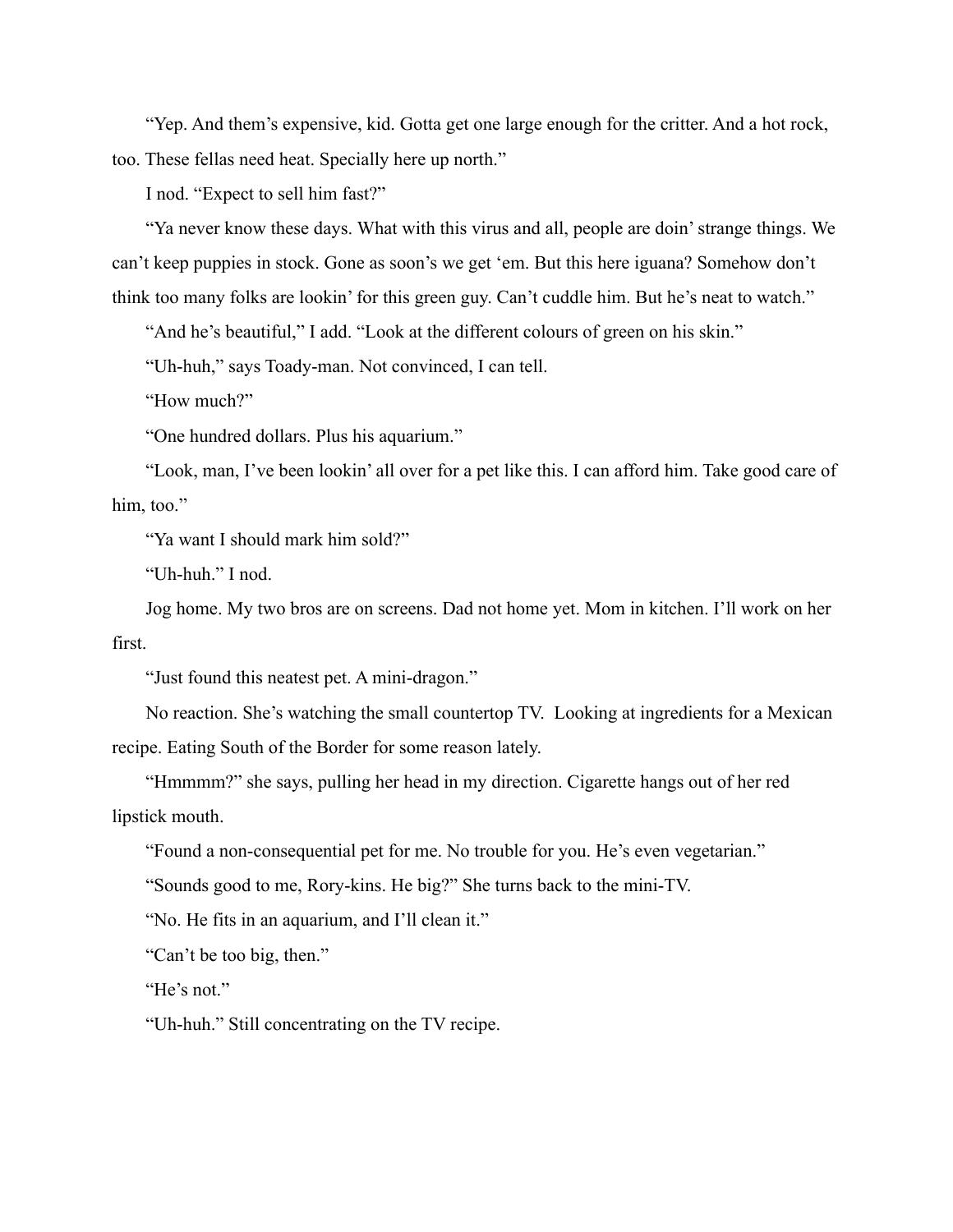I go through a similar conversation with my dad. When he comes home, he's tired of wearing a mask all day, mixes a cocktail of some kind, sinks in a stupor into his favorite living room chair.

"What's your mom say?" He squints through his glasses at his smartphone as he half listens to me.

"As long as I clean the aquarium, she says no problem."

"Okay, then. What is it? A fish?"

Just then his smartphone rings. I disappear.

Jog back to the pet shop. Tell Toadman. "Help me choose the right aquarium for him."

That night I hop with excitement in my bedroom. Find a suitable place atop my desk and sit there thinking … wow! Tomorrow! Finally! A pet! Of my own choosing! Sooo excited.

Next day everyone's busy doing whatever it is they do each day. No one's paying attention to me. This time bike to the pet shop with my backpack and a carrier. Bike home again with the goods.

Haul the extra-large aquarium with the hot rock and the Drako container to my bedroom. Set up the tank. Plug in the hot rock. Close my bedroom door.

Carefully carry the Drako box to the tank. Coax him gently into the aquarium. Watch him flick his tongue. Explore.

Am ecstatic. He fascinates.

Sometime later, I decide to slowly remove the aquarium top. Touch his cool skin and marvel.

Like lightning, Drako leaps from the hot rock to the log in the aquarium to the top of the

tank. He's out!

I know he's arboreal, so I look up.

Scan top of the curtained windows. He's there! Thinks he's hiding but his long tail hangs down. Already I love his personality.

He scurries along the wooden curtain rod.

Sudden steps on the stairs. Panic!

Mom enters my room.